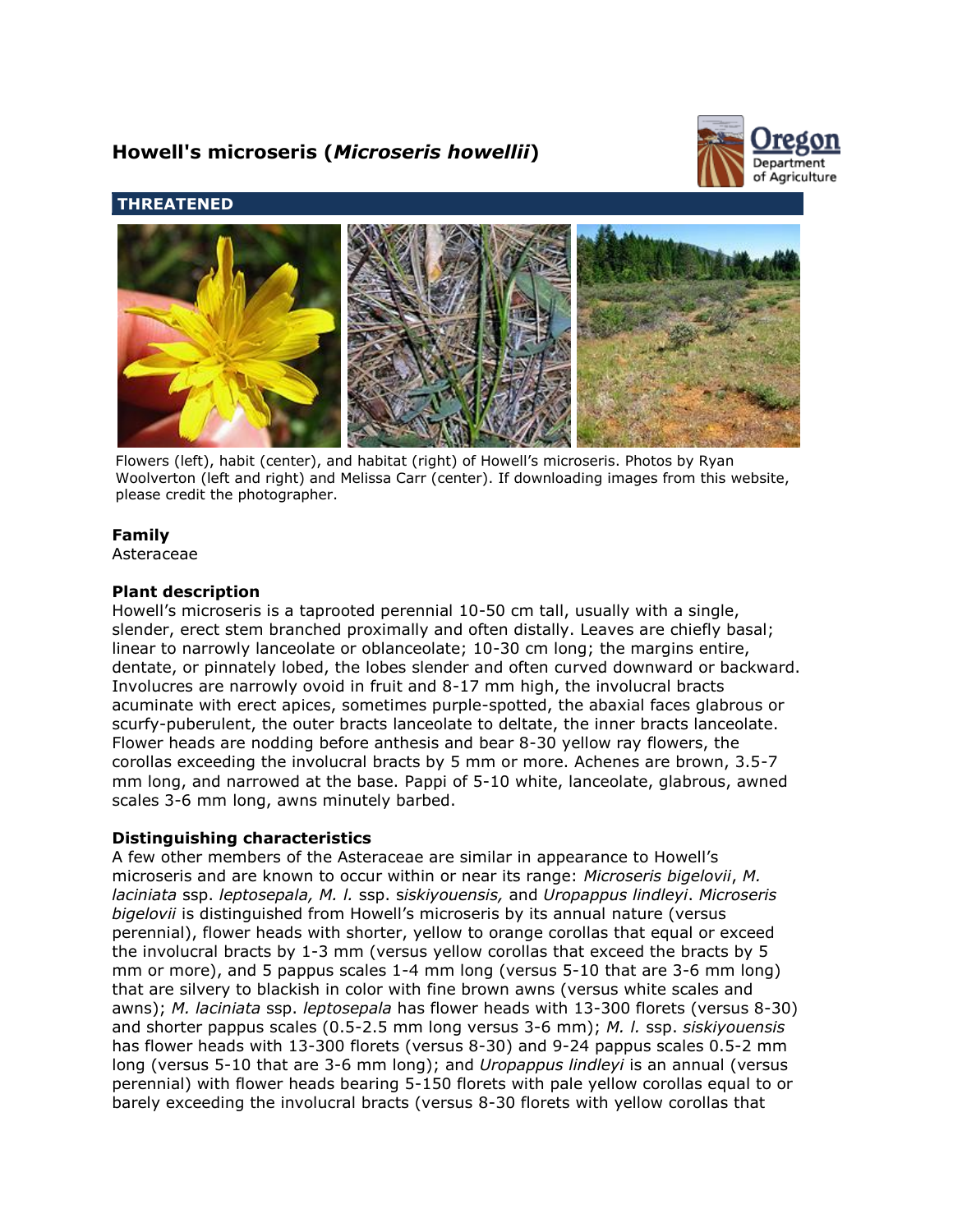exceed the bracts by 5 mm or more) and 5 pappus scales notched at the base of the awns (versus 5-10 pappus scales lacking notches).

#### **When to survey**

Howell's microseris blooms from late April to June, with fruiting typically beginning in May. Because fruits are needed to positively distinguish this species from other similar members of the Asteraceae, surveys should be completed from mid May to early July.

#### **Habitat**

Howell's microseris is found on hillsides and alluvial flats, open shrublands, and *Pinus jeffreyi* savannas in rocky serpentine soils at elevations ranging from 300-1000 m (980-3280 ft).

Associated plant species include *Achnatherum lemmonii*, *Agoseris* sp., *Allium falcifolium*, *Arabis aculeolata*, *Arbutus menziesii*, *Arctostaphylos viscida*, *Aspidotis densa*, *Boechera subpinnatifida*, *Calamagrostis howellii*, *Calocedrus decurrens*, *Camassia howellii*, *Ceanothus cuneatus, C. pumilus*, *Collomia grandiflora*, *Convolvulus* sp., *Danthonia californica, D. unispicata*, *Eriogonum nudum, E. pendulum, Eriophyllum lanatum*, *Festuca idahoensis, F. rubra*, *Hieracium* sp., *Horkelia sericata*, *Lomatium macrocarpum, L. nudicaule*, *Packera cana, P. hesperia, Perideridia oregana*, *Pinus jeffreyi*, *Pseudostuga menziesii*, *Silene hookeri*, *Toxicodendron diversilobum*, and *Uropappus lindleyi*.

#### **Range**

Howell's microseris is restricted to serpentine regions in southwestern Oregon within the Klamath Mountains ecoregion. The majority of occurrences are located in Josephine County, with a few records from Curry County. The present status of the Curry county occurrences is unknown.

#### **Oregon counties**

Curry, Josephine

## **Federal status**

None

## **Threats**

The potential strip mining of nickel from the serpentine slopes inhabited by Howell's microseris poses one of the most significant threats to the species. Other threats include gravel mining and grazing.

#### **Did you know?**

This species was first collected in 1884 by Thomas Howell, who discovered a wealth of new plant species, including many from the Siskiyou Mountains of Curry and Josephine counties. Howell's microseris was described by Asa Gray the following year and named in honor of its discoverer.

#### **References**

Chambers, K. L. 2006. *Microseris*. In: Flora of North America Editorial Committee, eds. 1993+. Flora of North America North of Mexico. 16+ vols. New York and Oxford. Vol. 19, pp. 338-346. Available at

[http://www.efloras.org/florataxon.aspx?flora\\_id=1&taxon\\_id=120643.](http://www.efloras.org/florataxon.aspx?flora_id=1&taxon_id=120643) Accessed August 1, 2011.